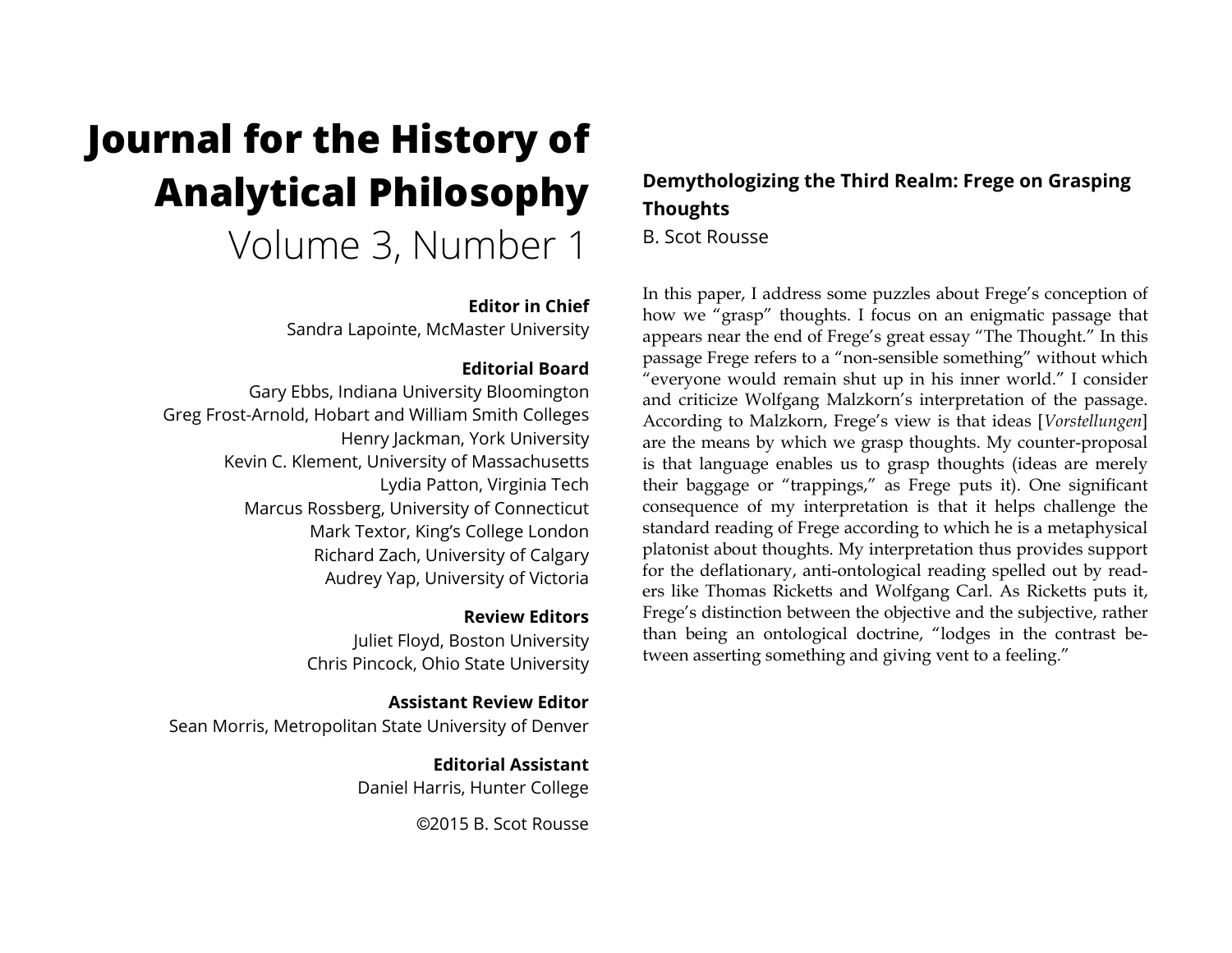# **Demythologizing the Third Realm: Frege on Grasping Thoughts**

B. Scot Rousse

Thus, let no one despise symbols! [1](#page-12-0)

# **1. Introduction**

This paper addresses some puzzles about the relationship that Frege describes between a thinker and the thought she thinks. Frege calls the relationship we have to thoughts "grasping" [*fassen*]. My treatment of this topic is oriented around a puzzling passage that appears near the end of Frege's great essay "The Thought." [2](#page-12-1) In the passage that concerns me, Frege writes about a "non-sensible something" without which "everyone would remain shut up in his inner world."[3](#page-12-2) Something non-sensible, Frege argues, enables us both to gain knowledge of the external world through perception and to grasp the thoughts constitutive of such knowledge. The epistemological issue concerning how we can acquire knowledge of what is outside our "inner world" opens up the ontological issue of Frege's alleged platonism about thoughts and their "third realm." After all, the urgency of the question concerning *how* we grasp thoughts issues from the requirement to bridge an ontological chasm between non-spatio-temporal thoughts and spatio-temporally bound thinkers.[4](#page-12-3)

I first review the puzzling passage about the non-sensible something. Secondly, I consider and criticize the interpretation of the passage and the related ontological and epistemological issues offered by Wolfgang Malzkorn. [5](#page-13-0) According to Malzkorn, Frege argues that ideas [*Vorstellungen*] enable us to grasp thoughts; the ontological rift is thereby bridged with ideas. On the view I will go on to defend, it is *language*, or rather, our capacity to use and understand language, that enables us to grasp thoughts. This way of reading Frege neutralizes the threat of the ontological chasm that motivates Malzkorn's interpretation and it makes better sense of the passages Malzkorn draws on to support his view. My focus on our capacity for linguistic understanding has the side effect of providing support for the deflationary, anti-ontological interpretation offered by readers like Thomas Ricketts and Wolfgang Carl. According to these interpreters, we should not read Frege as a metaphysical platonist about thoughts at all, as though he is presenting the ontological underpinnings of objectivity. Rather, as Rickets puts it, we should see Frege's talk of the objectivity of thoughts and their "third realm" as a way of "systematically redescribing selected features of our linguistic practices," namely the distinction between asserting something as true and giving vent to a private feeling.<sup>[6](#page-13-1)</sup>

# **2. Grasping Thoughts and the Non-sensible Something**

Frege usually does not have much to say about how we grasp thoughts. *That* we grasp them is established firmly enough by humanity's common storehouse of thoughts, by the very facts and practices of human communication, inquiry, and judgment. [7](#page-13-2) Sometimes Frege tries to brush off the question of *how* we grasp thoughts as a psychological issue extraneous to logical considerations: "It is enough for us that we can grasp thoughts and take them to be true; how this takes place is a question in its own right."[8](#page-13-3) However, in the same paragraph he admits that grasping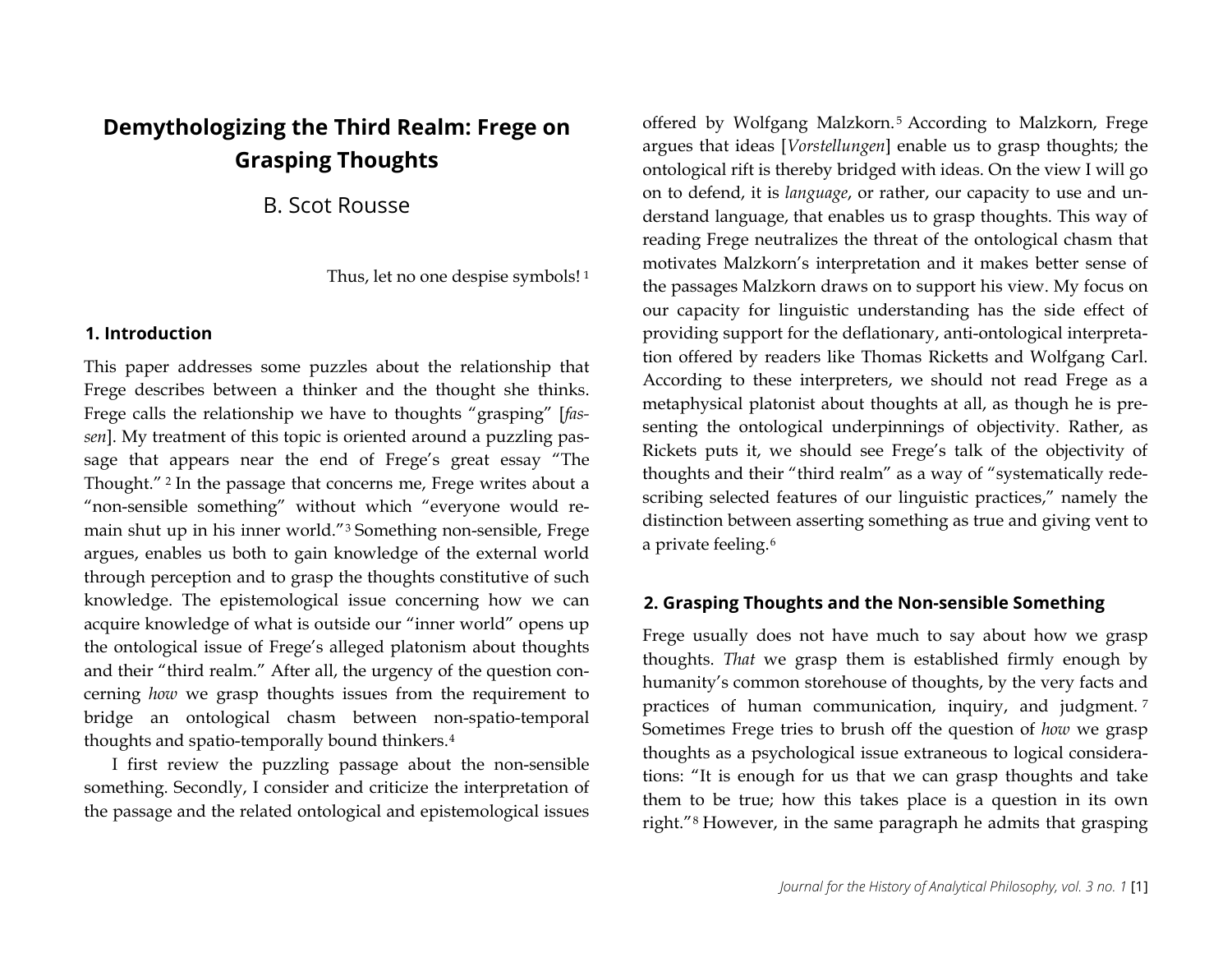thoughts is not a purely psychological phenomenon. That is, while grasping may indeed be a "mental [viz., psychological] process," it is one by means of which we get in touch with something "whose nature is no longer mental in the proper sense, namely the thought."[9](#page-14-0) Thus grasping turns out to be a mixed psychologicallogical process, something that exasperated Frege, who goes on to say that "this process [grasping thoughts] is perhaps the most mysterious of all," adding in a note that the question of how grasping happens is "a question that is still far from being grasped in all its difficulty."[10](#page-14-1) In his "Logic" manuscript Frege claims that his logical work can proceed without having to settle these questions,[11](#page-14-2) but there is nevertheless much at stake in how they are answered so he was compelled to take them up.

According to Frege, thoughts (like numbers) are objective, and yet neither sensible nor temporal, being epistemically accessed not by sensation but by the process Frege calls "thinking" or "grasping." Yet thinking itself, as just noted, is something that happens as a psychological process in time. So, Frege writes: "Even the timeless, if it is to be anything for us, must somehow be implicated in the temporal" (344). Yet, this "implication" begs for an explanation, because, as Frege worries in the closing paragraphs of "The Thought," if it turned out that we could not grasp thoughts or understand how this could happen, their very reality (or actuality, *Wirklichkeit*)*—*and thus the reality of the edifice of human knowledge— would be called into question. Accordingly, Frege worries: "Something entirely and in every respect inactive would be quite unactual [*unwirklich*], and so far as we are concerned it would not be there" (344). Thoughts, on Frege's view, act [*wirkt*], and so gain their actuality/reality, "by being grasped and taken to be true" (344). Therefore, if we are unable to explain the possibility of grasping thoughts, Frege suggests, we will be unable to account for the very reality of human knowledge.[12](#page-15-0)

At the point in the "The Thought" where Frege employs the notion of a "the non-sensible something" in order to explain how we grasp thoughts, he is criticizing subjective idealism, the view that everything is but an idea of mine. Frege wants to defend the objectivity of judgment and human knowledge against such a view and so it is important that he establish that "not everything is an idea [*Vorstellung*]" (341–342). Frege uses the term "idea" to cover a wide array of inner states:

Even an unphilosophical man soon finds it necessary to recognize an inner world distinct from the outer world, a world of sense impressions [*Sinneseindrücke*], or creations of his imagination, of sensations, of feelings and moods, a world of inclinations, wishes and decisions. For brevity's sake I want to use the word "idea" to cover all these occurrences, except decisions. (334)

According to Frege, we *have* such ideas: we neither perceive them nor grasp them. Hence, a visual impression is the private internal result of looking at something: "I see a green field, I thus have a visual impression [*Gesichtseindruck*] of the green. I have it, but I do not see it" (334).

The non-sensible something comes up in Frege's argument against a descendent of subjective idealism, a position Malzkorn calls "a strong sensualist position," and which Malzkorn helpfully characterizes as involving the following two claims: (1) that thoughts are only a species of idea (and thereby subjective), and (2) that the ideas of the external world provided to us by sense impressions are our sole source of knowledge. These claims are obviously a challenge for Frege's conception of thoughts and thinking. Thoughts are objective and independent of us, though not located in the external-sensible world, and not given by sense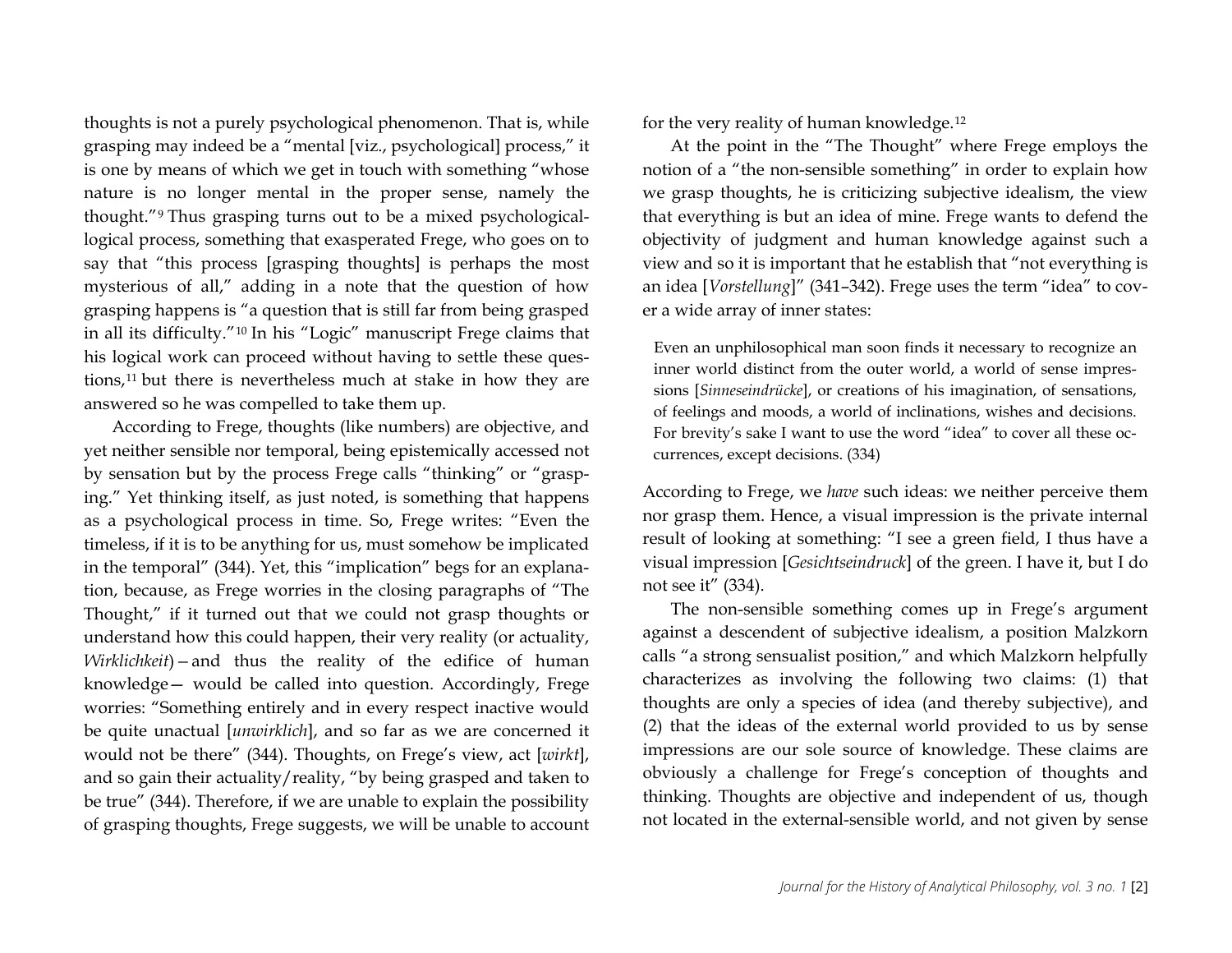impressions. If the sensualist position is tenable, Frege's conception of thoughts and thinking cannot stand.[13](#page-15-1)

Frege's argument against the sensualist position hinges on a distinction between sense impression and sense perception [*Sinneswahrnehmung*]. If he can show that a subject's private sense impressions do not actually yield knowledge or perception of the world, then Frege has undermined the sensualist position. So, Frege contends that "sense impressions alone do not reveal the external world to us" (342). Sense impressions, on Frege's account, are necessary but not sufficient conditions of our perceiving things in the world (343). Indeed, an internal sense impression is only a "constituent" [*Bestandteil*] of an instance of sense perception (342).

This distinction between impression and perception is a little hard to grasp. Frege explains it with reference to a case of vision. He writes: "To have visual impressions is not to see things. How does it happen that I see the tree just there where I do see it? Obviously it depends on the visual impressions I have and on the particular sort which occur because I see with two eyes" (342–3). Next, Frege imagines that "someone else sees the tree in the same place," and notes that this other perceiver must have his *own* visual impression which is determined by his *own* retinal images of the tree (343). Frege then immediately adds: "And yet we move about in the same external world."

Frege claims that our private impressions must be somehow supplemented in order for us to count as actually perceiving (here, seeing) the tree: "What must still be added is not anything sensible [*ist nichts Sinnliches*]. And yet this [the non-sensible something] is just what opens up the external world for us; for without this nonsensible something [*Nichtsinnliche*] everyone would remain shut up in his inner world" (343).

# **3. Wolfgang Malzkorn's Interpretation**

According to Malzkorn, Frege means to strike a blow at the sensualist "by showing that even our knowledge of the external world relies on more than sense-impressions." [14](#page-15-2) Thus, Malzkorn sees Frege as arguing that the sensualist position is untenable because it involves a faulty view of perception: it is ignorant of the fact that "sense perception cannot simply be construed as a kind of wax impression of actual objects."[15](#page-15-3) So far, so good. Frege does rely upon a distinction between sense-impression and senseperception and, as Malzkorn points out, he uses the non-sensible something to do so. But how? According to Malzkorn the nonsensible something is "a certain faculty to process sense impressions of actual things and thus turn them into sense perceptions of those things." [16](#page-15-4) In my view, this construal of the non-sensible something as a kind of faculty or capacity is a step in the right direction, but Malzkorn's emphasis on sense impressions, like his eventual focus on ideas, obscures crucial aspects of Frege's position. In order to see how and to prepare the ground for my alternative interpretation, we have first to back up and take a brief overview of some further features of Malzkorn's general interpretive strategy.

Malzkorn contends that Frege leaves the notion of nonsensible something hanging without explaining how it is supposed to enable us to grasp thoughts[.17](#page-15-5) He thinks Frege was satisfied that the distinction between perception and impression had beat back the challenge of the sensualist and, having no further need to spell out the notion of a "non-sensible something" and how it processes impressions, Frege supposedly just dropped it. Not that this was Frege's final word on *how* we grasp thoughts, according to Malzkorn. As I will critically discuss in the next sec-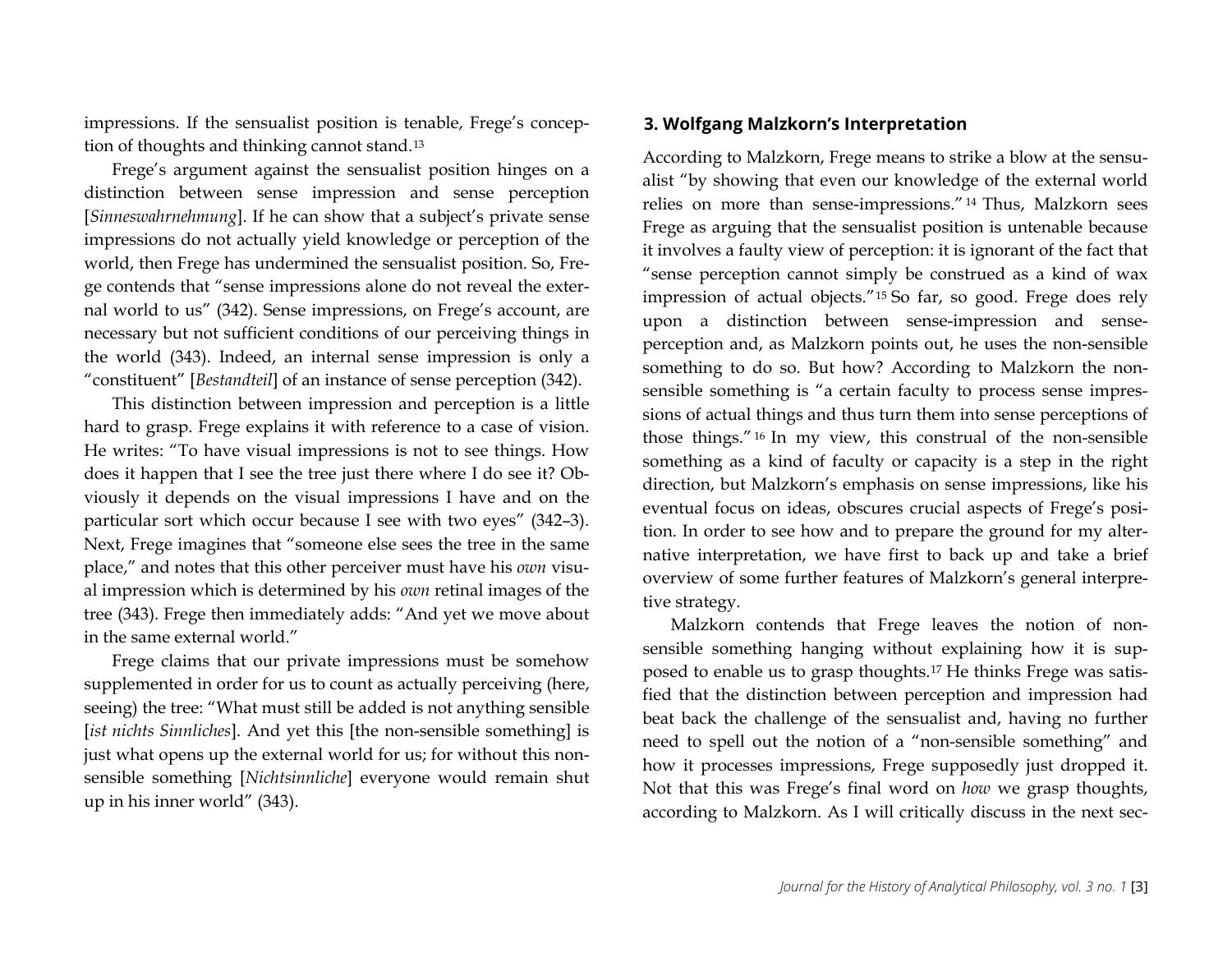tion, Malzkorn goes on to argue that, for Frege, we grasp thoughts by means of the *ideas* we can form of them.[18](#page-16-0) This claim for the mediating role of ideas is Malzkorn's rendering of Frege's insistence that "there must be something in [the thinker's] consciousness that is aimed at the thought" (342).

I will ultimately argue that the non-sensible something is a capacity at work in our linguistic and communicative competence, a rational capacity manifest in our basic ability to recognize, as Thomas Ricketts explains, the difference between the assertion of the judgment that a certain thought is true and the venting of a private feeling. Malzkorn was right to look for what Frege could have had in mind with the claim that there is something in the thinker's consciousness aimed at the thought and enabling us to grasp it, and he was even heading in the right direction in claiming that we grasp thoughts by means of *ideas*. But the role Frege allows for ideas in this context is highly specialized and it can only be properly understood along with the right interpretation of the non-sensible something. After criticizing Malzkorn's view and explaining my alternative interpretation of the non-sensible something, we will see that we can accept a carefully modified version of Malzkorn's thesis that we grasp thoughts by means of the ideas we have of them. We have to build up to these issues by getting back to the details of Malzkorn's interpretation of Frege's "nonsensible something."

As we saw above, Malzkorn claims that the non-sensible something is a faculty to process sense-impressions into senseperceptions. Malzkorn does not specify what this supposed processing involves, but the idea seems to be that a perceiver of a tree has two retinal images which, in order to yield the perception of a *single* tree, need to be somehow processed. That is, Malzkorn takes Frege to be looking for an explanation of how we get from the

"raw data" of the impressions associated with the two retinal images to the single perception. But this actually misses Frege's point in talking about the retinal images in the first place.

The point of bringing up retinal images is not to suggest that perception requires the processing of impressions. Rather, it is to provide an auxiliary argument establishing *the idiosyncratic privacy of impressions*, to play up this as their essential difference from perceptions, which are *of a shared*, *intersubjectively accessible*, *objective world*. If both Jones and I are looking at the same tree, we each have our own retinal images, and therefore we each have our own ideas. Frege writes:

To have visual impressions is not to see things. How does it happen that I see the tree just there where I see it? Obviously it depends on the visual impressions I have and on the particular sort which occur because I see with two eyes. On each of the two retinas there arises, physically speaking, a particular image. Someone else sees the tree in the same place. He also has two retinal images but they differ from mine. We must assume that these retinal images determine our perceptions. Consequently the visual impressions we have are not only not the same, but markedly different from each other. (343)

Frege's argument for establishing that an individual's private impressions are insufficient for the perception of a shared external world goes like this: (P1) If all that we have are distinct private impressions, we could neither agree with nor contradict one another about certain public facts about this tree, particularly in Frege's example, its specific spatial location.[19](#page-16-1) (P2) But we are, in fact, able to agree with and contradict each other about facts about the tree. *Therefore* private impressions are insufficient to explain perception. Let me put this reading of the argument on firmer textual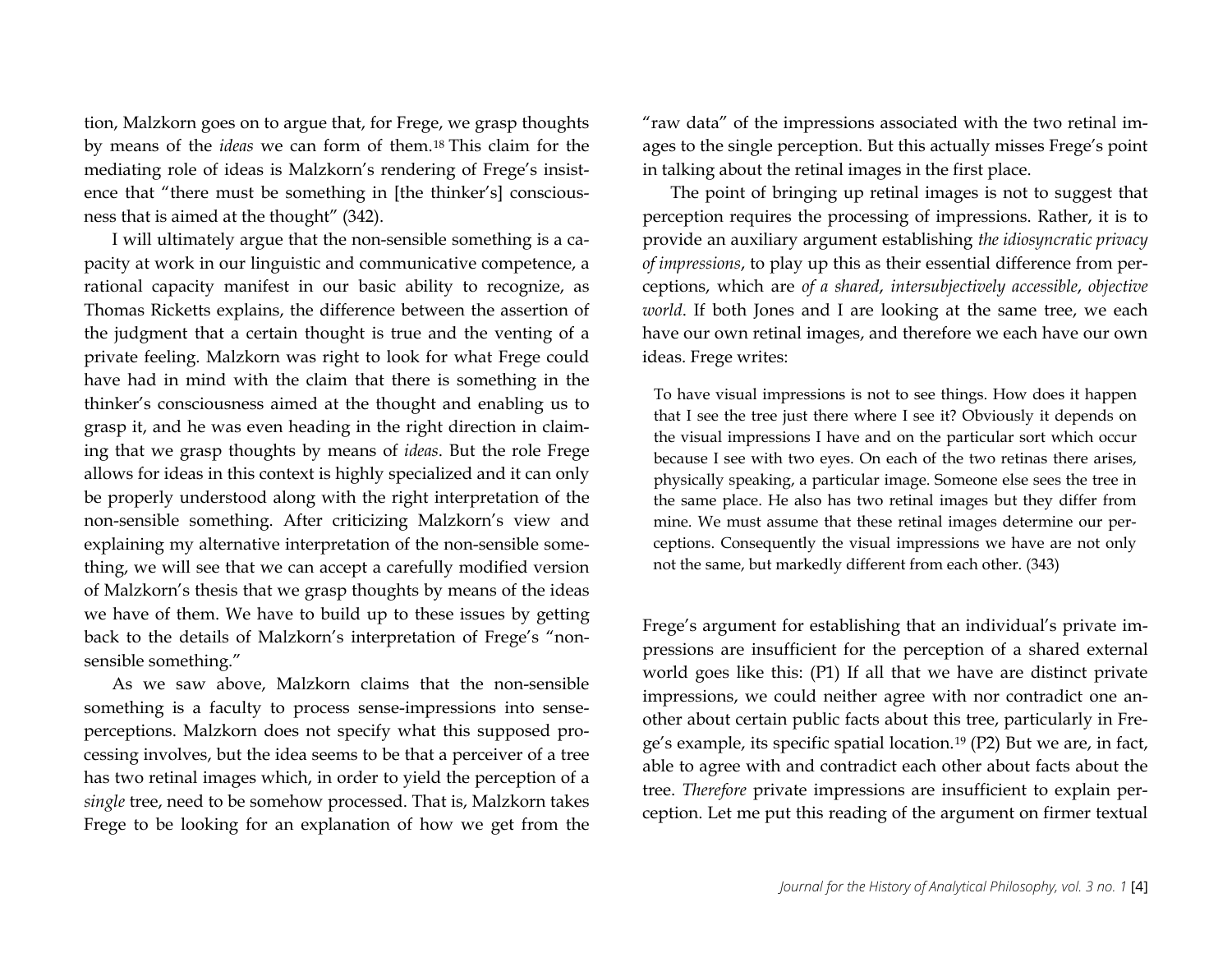footing. I need to describe in more detail what is involved in Frege's conception of the distinction between impression and perception. There are three observations to put on the table.

(1) Recall the remark from early in "The Thought": "I go for a walk with a companion. I see a green field, I thus have a visual impression of the green" (334). Notice that Frege, upon seeing this field, has an impression just of the green: *not* of the green *field* itself, and more specifically, not *that* there is a green field there, in that particular place, out in the world in front of me. It is only a bona fide perception that would involve the content of this "thatclause." For Frege, perception of the world has propositional content: perceiving something involves grasping a sense (a thought). Hence, in the "Logic" manuscript, Frege writes: "But do I not then see *that* this flower has five petals? We can say this, but if we do, the word 'see' is not being used in the sense of *having a mere visual experience*: what we mean [*meinen*] by it is bound up with thinking and judging."[20](#page-16-2) Mere impressions do not involve any stance *that* such and such is the case in the world. Impressions do not take any thoughts to be true about the world, they are not in the business of *wahr-nehmen*.

The upshot is this: bona fide perceptions have as their content a judgment *that* something is the case. The thought that is the content of the judgment can be expressed or conveyed to one's hiking partners in an assertion (taking "assertion" in Frege's sense of being the expression of a judgment that a certain thought is true). On the other hand, there is no thought or judgment involved in Fregean impressions. Therefore, mere impressions are not able to be the subject of an *assertion* at all. Our individual, idiosyncratic impressions do not allow for agreement or contradiction. That you are having a blue impression does not contradict my having a green impression. Adopting a phrase from Thomas Ricketts, we can say that the expressions of impressions are bound to be mere ventings of an inner state, like cries of pain and shouts of joy.[21](#page-16-3) So, again, as in Ricketts's example, your sigh of "satiated contentment" does not contradict my groan of "distended discomfort."[22](#page-16-4) The distinction between perceptions and impressions thus parallels the distinction between assertions (the manifestation of a judgment) and such ventings of idiosyncratic inner states. This is reinforced by the next two observations.

(2) Frege's examples in this context reveal that this possibility of agreement and contradiction is of central importance. On Frege's account of ideas, "it is impossible for us men to compare other people's ideas with our own" (335).[23](#page-16-5) Different peoples' impressions are essentially private and incommensurable. Among them there is no standard of comparison, hence absolutely no hope at all for the adjudication of competing claims. It is against this background that we can properly appreciate the importance of the fact that in Frege's examples of looking at fields, trees, and strawberries he always describes himself as being with another person, a possible interlocutor. Hence: "I go for a walk with *a companion*…" (344). "*My companion* and I are convinced that we both see the same field, but each of us has a particular sense impression of the green" (334). "I pick up a strawberry, I hold it between my fingers. Now *my companion* sees it too, this same strawberry" (T 335); "I see the tree… *Someone else* sees the tree in the same place" (342–343, all emphasis in the foregoing quotations is mine).

Perceptions, again, are not mere inner states, for they involve a judgment *that* something is the case in the world.<sup>[24](#page-16-1)</sup> They contain an implicit claim to truth: they are assertable to an interlocutor, who can either agree with my assertion ("Yes the tree is over there"), or contradict it ("No, the tree is not over there, that is just a mirage. The real tree is over *there."*). In such cases, it makes no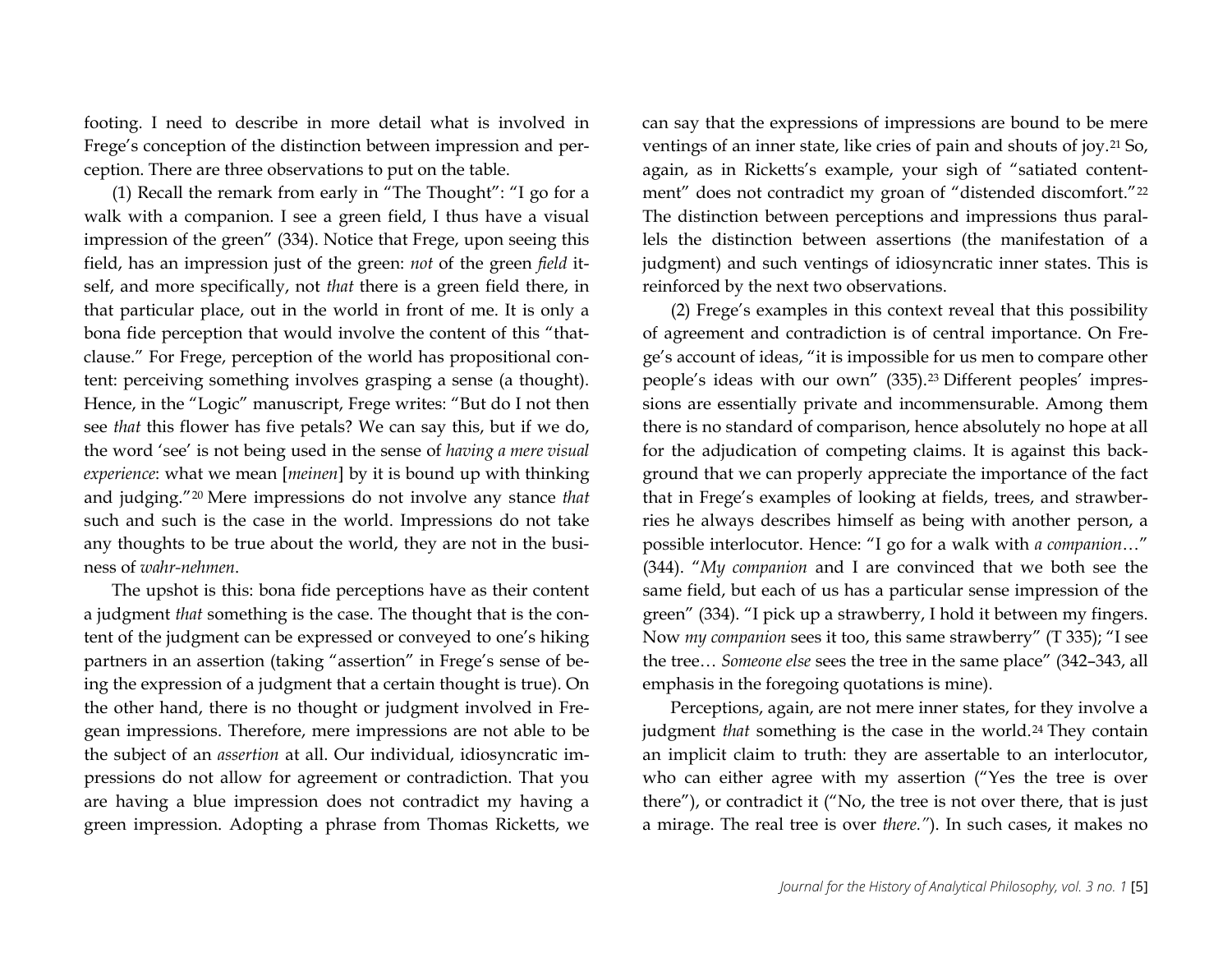sense for my companion to say, "Well, the tree is over there only for *you*." Hence, at the end of "The Thought," Frege writes: "The influence of man on man is brought about for the most part through thoughts. People communicate thoughts" (344).

My point here is this: the fact that Frege's examples in this context always paint an intersubjective situation shows that the possibility of communication and of agreement or contradiction about the external world among different perceivers is of central importance for how we should understand the non-sensible something and how it is involved in perception and in grasping thoughts. Thoughts, being essentially communicable according to Frege, are in principle graspable by any number of different thinkers. The objectivity and independence of thoughts cannot be understood apart from their intersubjective graspability and communicability. Thus in *Foundations*, Frege insists that the objective "is what is subject to laws, what can be conceived and judged, what is expressible in words."[25](#page-16-6)

(3) Finally, we should note explicitly the important role that spatial location plays in Frege's examples. Frege emphasizes that I have a perception that the tree is there, in that particular place, in front of me. My statement expressing this perception is not just about *me*: it makes a claim about how things are out there in the world, independently of me. Thus "processing" of impressions is not Frege's concern: the idiosyncratic privacy is what he is out to establish.

# **4. An Alternative Interpretation of the Non-sensible Something**

What, then, are we to say about this non-sensible something? In a way, my view is somewhat close to Malzkorn's. Like Malzkorn, I think we have to see the non-sensible something as capacity however, I see it, not as a capacity to "process" raw impressions, but as a rational capacity at work in our linguistic and communicative competence, a rational capacity that is manifest in our basic ability to recognize the difference between an assertion and a venting. Thus, Frege writes: "to the grasping of thoughts there must correspond *a special mental capacity*, the *power* of thinking" (341, my italics). It is this very capacity that enables the logician's task of correcting our colloquial language to suit scientific purposes. Although the distinction between asserting and venting is embedded in our communicative abilities, and we tacitly learn this elementary logical distinction when we learn a natural language, the expressive propensities of natural languages themselves do not always respect the distinction. So this capacity is linguistic, but not essentially bound to grammatical distinctions characteristic of natural languages.[26](#page-16-7) Before moving on to develop this suggestion, it will help briefly to situate it with respect to the competing interpretative alternatives.

Something in the direction of my interpretation, that the nonsensible something is a linguistic capacity that is part and parcel of understanding a natural language and manifest in our basic ability to recognize the difference between an assertion and a venting, is suggested by Eva Picardi, who poses yet leaves unanswered the question "whether this non-sensible element is to be construed as a thought-like ingredient, or as the faculty of reason *tout court*."[27](#page-16-8) The view that the non-sensible element is a thought, or something thought-like, is put forward by Dummett. [28](#page-16-9) But, as Malzkorn rightly points out, since Frege has it that a non-sensible something is required for us to be able to grasp thoughts, Dummett finds himself in the uncomfortable position of maintaining that grasping a thought is what enables us to grasp thoughts.[29](#page-16-10) Another possible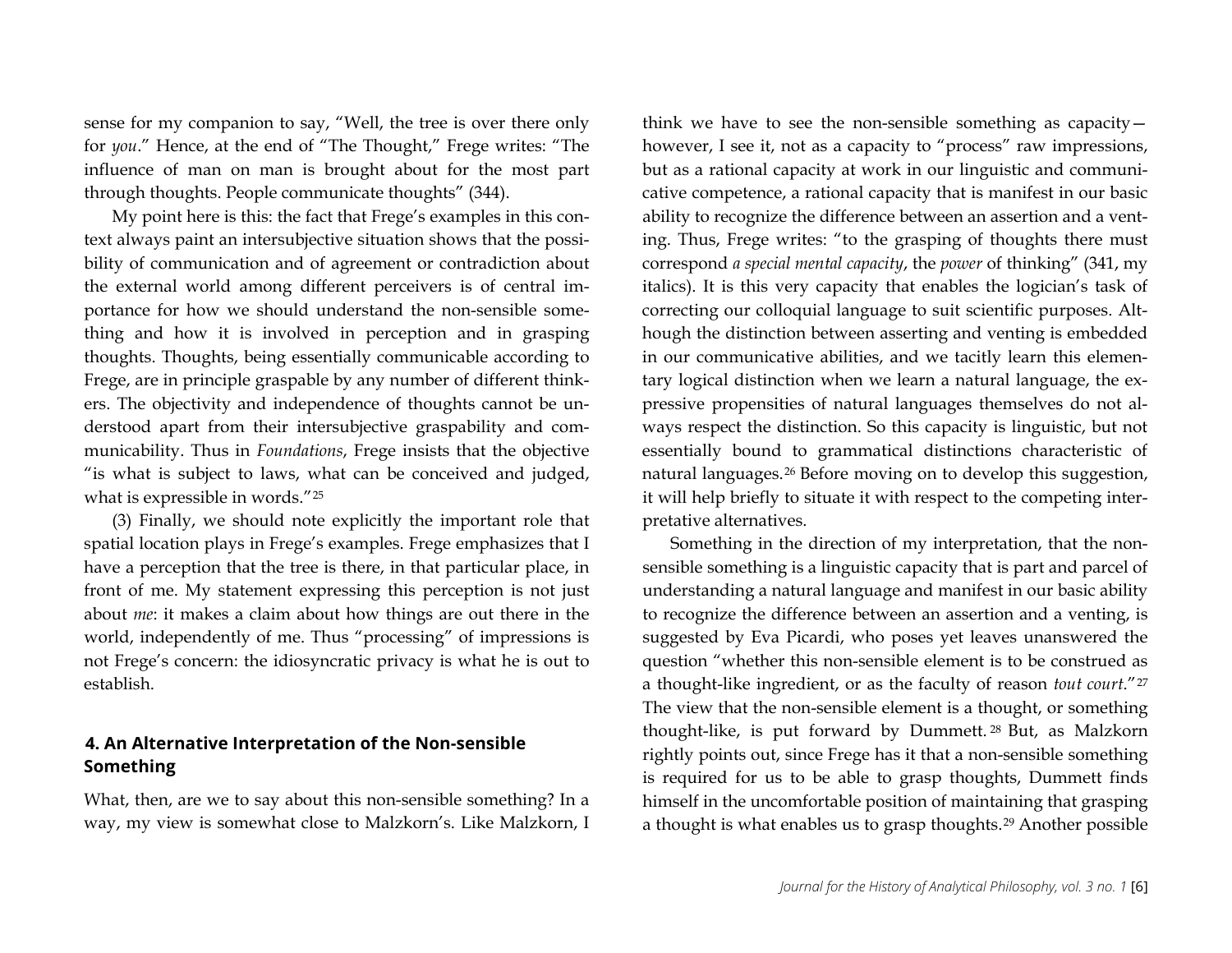interpretation of the non-sensible something is given by Stuhlmann-Laeisz, who argues that the non-sensible something that must be added to a sense-impression of a thing in order for it to count as a perception is "the [perceived] thing itself." [30](#page-16-0) Stuhlmann-Laeisz's interpretation depends on the problematic claim that Frege uses the word "sensible" to refer to *inner* phenomena. Yet, as Malzkorn convincingly shows, the textual evidence is overwhelmingly against this reading of "sensible." For Frege, the word "sensible" qualifies those things out in the world which we access with our senses.

I will now further develop my interpretation by way of examining and criticizing Malzkorn's view in more detail, specifically his claim that, according to Frege, we grasp thoughts by means of the *ideas* we have of them. Malzkorn begins his argument by investigating what Frege has to say about the term "grasping." There are two footnotes in "The Thought" in which Frege discusses this term.[31](#page-16-11) Malzkorn mines a lot from the second footnote:

The expression "grasp" is as metaphorical as "content of consciousness." The nature of language does not permit anything else. What I hold in my hand can certainly be regarded as the content of my hand; but all the same it is the content of my hand in quite another and a more extraneous way than are the bones and muscles of which the hand consists or again the tensions these undergo.  $(341, n.F)^{32}$  $(341, n.F)^{32}$  $(341, n.F)^{32}$ 

On Malzkorn's reading, Frege here identifies a "weak" sense of the word "contain." Thereby, Malzkorn's story goes, Frege sets up an analogy between *grasping* a thought and *holding* something in my hand. Both of these expressions employ a weak sense of "contain." Malzkorn writes: "the thought is—according to Frege's comparison—a *content* of the persons [*sic*] mind in the same (*weak*) sense as what I hold in my hand is the *content* of my hand."[33](#page-16-6)

But attention to the text undermines the claim that, for Frege, to grasp a thought is to make it a content of one's mind, even in a weak sense of "contain." Frege is not comparing grasping to containing in this footnote. Rather, with this passage Frege means to flag the metaphorical nature of his philosophical terminology: both "grasp" (the relation of humans to thoughts) and "content of consciousness" (the relation of humans to ideas) are metaphorical expressions. The talk of holding something in one's hand is meant to show that even this relatively straightforward use of "contain" is metaphorical vis-à-vis a more literal (less "extraneous") understanding of what it means for a human hand to have contents (i.e., bones and muscles). *Taken literally*, Frege notes, to talk of "the contents of a human hand" refers to bones and muscles and, as he puts it, "the tensions these undergo" beneath the surface of the skin.

As Frege frequently reminds his reader, human language tends to be metaphorical and pictorial—its nature "does not permit anything else".[34](#page-16-7) Rather than arguing that thoughts are contents in the mind in some weak sense, Frege is here flagging explicitly his use of metaphorical and colloquial turns of phrase in a scientific context. Sometimes he feels the need to appeal for a pinch or two of salt from his readers. He does something similar at the end of "On Concept and Object," where he writes that "'Complete' and 'unsaturated' are of course only figures of speech but all I wish or am able to do here is to give hints."[35](#page-16-8) Hence, by shedding light on an everyday occurrence of a metaphorical expression in this footnote—saying that my hand "contains" what I hold in it— Frege tries to comfort those who might wince at his use of metaphors such as "grasp" and "contents of consciousness." Frege is not positing or justifying the use of a weak sense of the word "contain." If Frege is not positing a weak sense of "contain," then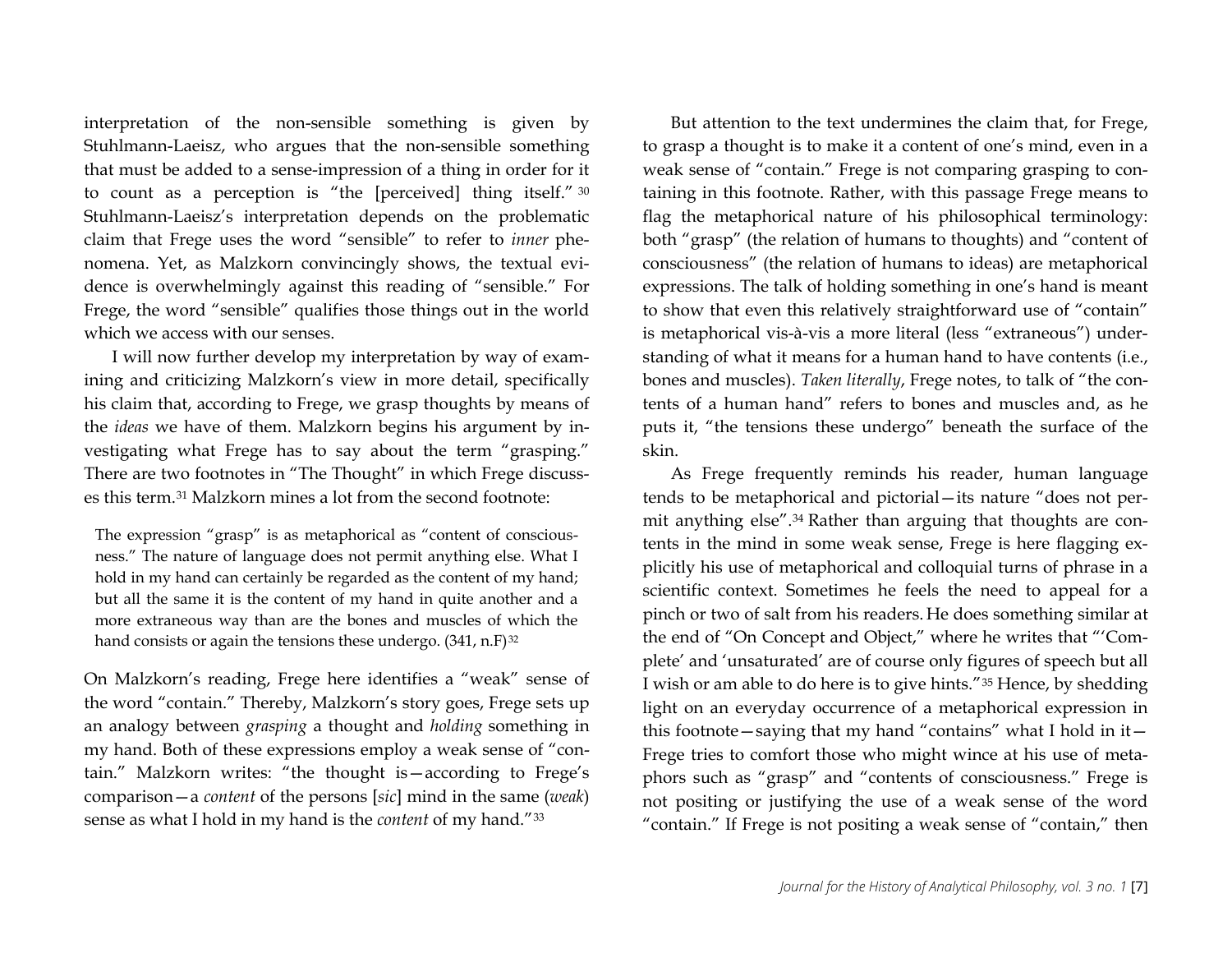Malzkorn's interpretation of "grasping" and his associated way of understanding what in the person's consciousness is "aimed" at the thought are not tenable.

However, Malzkorn finds other passages to support his claim that, for Frege, thoughts in some weak sense become "contents" of our consciousness when we grasp them. For example, Frege writes:

The grasp of the thought presupposes someone who grasps it, who thinks. He is the owner of the thinking, not the thought. Although the thought does not belong *with* the contents of the thinker's consciousness, there must be something in the consciousness that is aimed at the thought. But this should not be confused with the thought itself. Similarly, Algol is different from the *idea* someone has of Algol (342, Malzkorn's italics)

Malzkorn takes this passage to argue that *ideas* are "something in consciousness that is aimed at the thought."[36](#page-16-12) Specifically, according to Malzkorn, it is the thinker's "idea of the thought" that is aimed at the thought: "a person's ideas(s) of a thought is/are the medium of his/her grasping of the thought."[37](#page-16-13)

Unless very carefully specified in way that Malzkorn fails to do, the claim that, according to Frege, we grasp thoughts by means of ideas we have of them is not convincing. Assuming the ontological interpretation of Frege's three realms, Malzkorn analyzes "grasping" into a conjunction of two different relations among three kinds of entity: (i) the relation of a thinker to her ideas and (ii) the relation of thoughts to ideas, where thoughts are somehow the content of the thinker's inner ideas.<sup>[38](#page-16-14)</sup> If the thought is the content of the idea that a person has in her mind, then, according to Malzkorn, in some "weak" sense the thought too is a content of the person's mind, and the person is thereby successfully related to an entity in the third realm. We have already seen, though, the problem with Malzkorn's attributing to Frege a "weak" sense of "contain." If Frege does not postulate a "weak" sense of "contain," then Malzkorn's interpretation of the relation between thoughts, ideas, and minds cannot be correct.

Immediately upon suggesting his reading of the passage quoted above, Malzkorn admits that "one could oppose this claim by arguing that a person's having a certain idea [and thus grasping a certain thought] must be construed as an *act* or *procedure* rather than as a relation between a person and another entity (an idea).<sup>[39](#page-16-15)</sup> However, Malzkorn dismisses this view by appealing to Frege's supposedly obvious prior ontological commitments: if thoughts, ideas, and minds are indeed three different kinds of entity, then grasping must be analyzed as a specific relation among entities, and not as a process. Yet, if the platonist picture is not taken for granted, then the mental "process" or "act" account of *grasping* cannot be so easily dismissed. The distinctive claim of the antimetaphysical interpretation of Frege that my rendering of the "non-sensible something" and of "grasping" supports is that it "denies to ontological notions the independence and primacy they have on the platonist reading" because, for Frege, "ontological categories [e.g., distinctions among different kinds of entity] are wholly supervenient on logical ones [e.g., judgment, assertion, contradiction, inference].["40](#page-16-16)

Accordingly, the more plausible reading of the passage under consideration is close to the one Malzkorn dismisses: grasping, rather than being a relation between different entities, is exactly "an *act* or a *procedure*" involving the exercise of a specific nonsensible capacity. In the passage Frege illustrates the analogies and disanalogies that hold between thinking a thought, perceiving an object, and having an idea. Thoughts are independent of being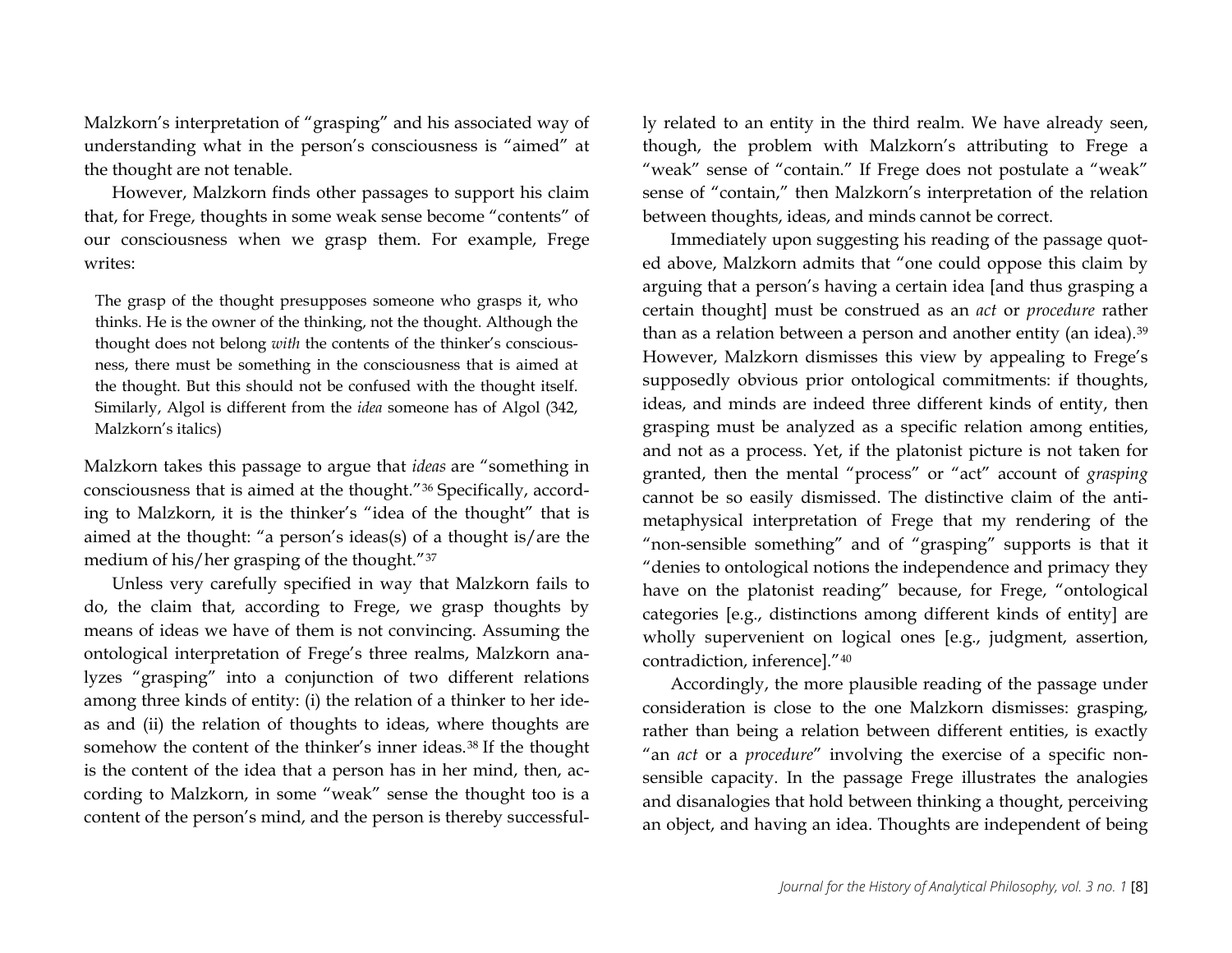grasped, just like Algol is independent of being perceived. The grasping (thinking) of a thought is a mental event (or "procedure," in Malzkorn's term) "aimed at" but not identical with the thought, as the idea (e.g., mental picture) one has of Algol is distinct from, but related to Algol itself. When Frege says there must be something in the thinker's consciousness *aimed* at the thought, then, he is talking about the act of thinking, the "mental event," or psychological act the likes of which Frege is attempting to spell out with the help of his notion of the non-sensible something. In other words, the comment concerning what is in the consciousness of the thinker "aimed" at the thought is best understood as an elaboration upon the sentence that precedes it: "[The thinker] is the owner of the thinking, not the thought." Below we will see the essential role that language and symbols play in allowing a thinker to aim at a thought.

There are further problems with Malzkorn's interpretation. Working through them will help us to come to a better understanding of Frege's view. One problem is that Malzkorn never gives an explanation of what an "idea of a thought" is and how it is supposed to function as the medium of grasping. He only says that thoughts are supposed to be the "content" of ideas.[41](#page-16-17) But my worry here is sharpened exactly when we take into account Frege's conception of ideas. Ideas are things like sense impressions, creations of imagination, feelings, moods, wishes and inclinations (334). Thoughts are what we understand *independently* of the coloring [*Färbung*] and shading [*Beleuchtung*] that tend to attach to them in colloquial language.

Let's try to imagine a case that would fit Malzkorn's interpretation. How could the thought expressed in the sentence "Lieutenant John Pike shot pepper spray into the faces of protesting students" be grasped by means of a Fregean "idea" such as a feeling or a mood? Even if a sense of anger *accompanies* my grasp of the thought, it is hard to see how that feeling could be my *medium* for grasping the content of thought. How could the feeling of anger bear the *content* of the thought? Well, what if I create in my imagination a picture of Pike, causally walking past the line of sitting students, spraying them in the face with the orange spray: is that how I grasp the thought that "Pike pepper-sprayed the protesting students"? Is that an idea *of* the thought? Nothing in Frege's own account of ideas and thoughts would explain how such imaginative mental pictures can be the vehicle of the relevant propositional content. Moreover, Frege would say that such mental images and emotional responses are just the psychological concomitants of my grasping the thought. They are the *baggage*, not the medium.

But perhaps there is some role for ideas to play. In order to see how, we have to consider Frege's views about symbols and language. My claim is that, according to Frege, it is human language that "implicates thoughts in the temporal" and enables us to grasp them. Our capacity to use language is the non-sensible something that enables us to grasp thoughts. But the exercise of this capacity requires a sensible substrate —words, symbols, and sentences— to support its activity. Thoughts are the senses of sentences; to understand an assertoric sentence or a question —an assertion or question that you have sensibly heard with your ears or seen with your eyes— just *is* to grasp the thought it expresses. Support for this interpretation emerges from a passage Malzkorn himself quotes but does not seem fully to understand:

In human beings it is natural for thinking to be intermingled with having ideas and feeling. Logic has the task of isolating what is logical, not, to be sure, so that we should *think without having ideas, which is impossible*, but that we should carefully distinguish between the log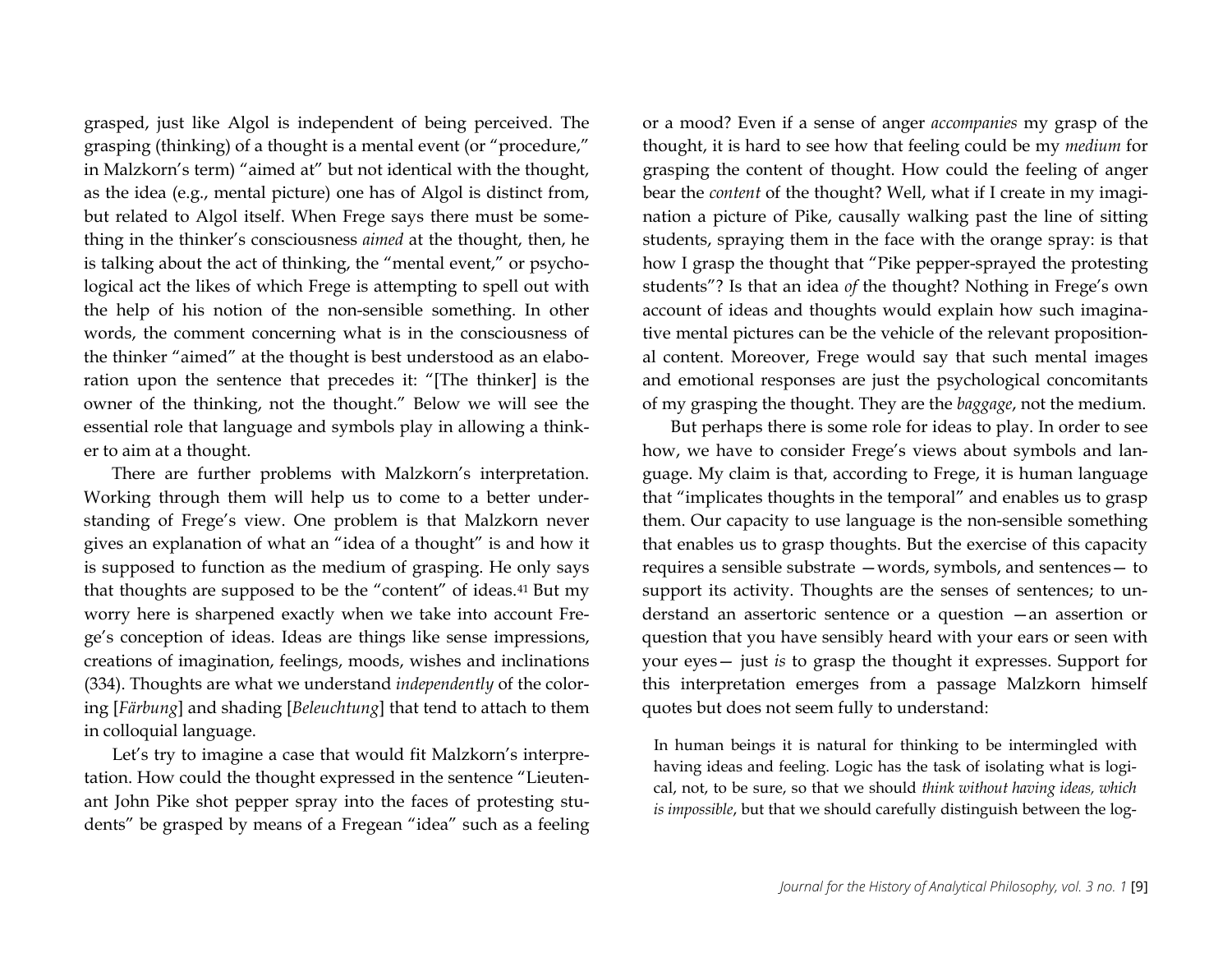ical and the **ideas and feelings which accompany** it. One problem is that **we think [i.e., grasp] in some language** and that grammar . . .intermingles the psychological with the logical.[42](#page-16-18)

Curiously, Malzkorn does not discuss language in his interpretation, even though this passage states directly that "we think in language" and also states that ideas are mere accompaniments rather than media of thinking.

As I have mentioned above, on my reading, the non-sensible capacity we have to grasp thoughts is a kind of elementary rational capacity[.43](#page-16-19) Furthermore, this rational capacity is a linguistic or communicative capacity, a point we can appreciate by considering the way our communicating with each other involves effortlessly making the distinction between what a person says and the words or symbols she uses to express it, or making the distinction between an assertion, a question, or sigh of pain. Language (either natural language, or an invented system of symbols like Frege's Begriffsschrift) is the sensible instrument by means by which we can exercise our non-sensible capacity to grasp thoughts. Hence, Frege writes, "The thought, in itself imperceptible to the senses, gets clothed in the perceptible garb of a sentence, and thereby we are able to grasp it" (328). Grasping does not happen by merely perceiving the sensible character (whether written or spoken) of the sentence. The perceptible character bears non-perceptible content. Our sensory perception of written or spoken language gives us the sentence (or in our minds we can imagine a sentence), and our non-sensible something (our capacity to think/grasp thoughts by means of such symbols) enables us to grasp the thought. Language, as a system of sensible symbols, is able to function as the "medium" of grasping precisely because it is not reducible to its sensuous character—it is compound, that is, sensible (spatiotemporal) and yet animated by (non-spatio-temporal) sense. Hence, the non-sensible something, our power of grasping, comes into play on the sensible forms of language that, as Frege says, "clothe the thought."

With these specifications, we can put an acceptable spin on Malzkorn's claim that *ideas* are the means by which we grasp thoughts. When I think the thought that  $5 + 7 = 12$ , what I am aware of is an idea (mental image) of the sentence (in marks or sounds) " $5 + 7 = 12$ ." The thinking is aimed at the thought in virtue of the link between the sensual sentence and the thought it expresses. Thus, we can accept a modified version of Malzkorn's thesis if we take Malzkorn's notion of the "idea" of thought to be *an idea of a sentence* bearing the sense that is the thought.

Elsewhere, Frege writes that "our thinking is closely bound up with language" and he contends that it "is for us men necessary that a thought of which we are conscious is connected in our mind with some sentence or other."[44](#page-16-20) The foregoing citations are from Frege's later years. But this same position is put forward strongly in his early writings. In the early 1880's, trying to convince people of the importance of his Begriffsschrift for the perspicuous sensible representation of thoughts and their logical relations, Frege exhorts us not "to despise symbols," because "we have to use sensible symbols to think" and soon adds that "we think in words . . . and if not in words, then in mathematical or other symbols."[45](#page-16-1)

#### **5. Conclusion**

I will close by stating briefly how the position I have sketched supports the anti-platonist reading of Frege's conception of thoughts. I do not claim to have provided a full-blown independent exploration or defense of the anti-platonist reading, yet it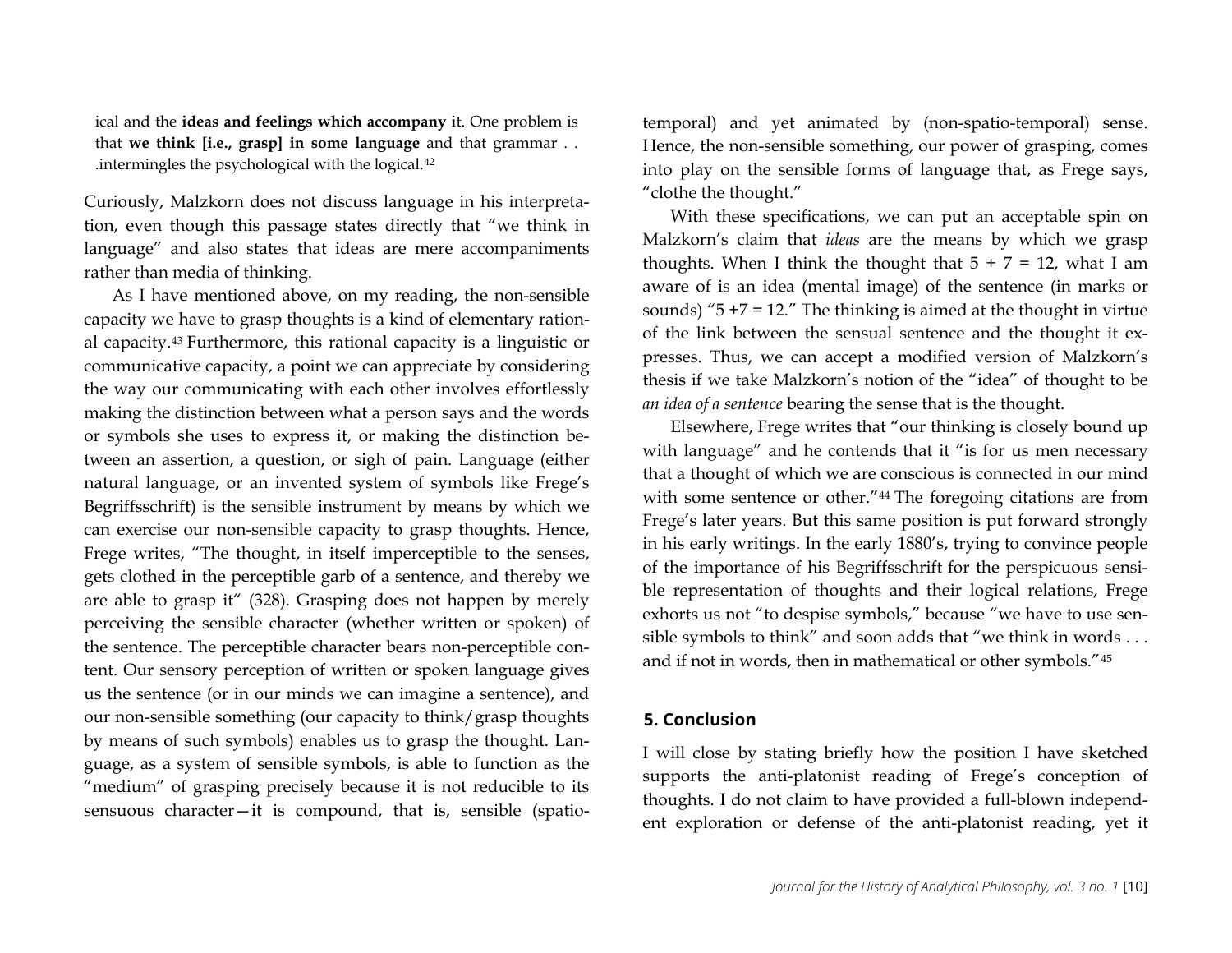should be clear that the central claims of the anti-platonist reading and of my explanation of Frege's "non-sensible something" provide support for each other.

Again, the thrust of the anti-platonist reading lies in the claim that, for Frege, logical or epistemological notions (like assertion, contradiction, agreement, inference, truth) are prior to ontological notions (distinctions among different kinds of entities). What might sound like Frege espousing certain ontological doctrines about the objectivity of thoughts (their timelessness and lack of spatial location, for example), should rather be understood, as Ricketts argues, as Frege's metaphorical "means for systematically redescribing selected features of our linguistic practices, those which elucidate the various aspects of Frege's conception of objectivity."[46](#page-16-21) The objectivity of thoughts is not a matter of their being independently existing entities that we somehow have to link up with in order to ground the objectivity of our judgments. Rather, the objective/subjective distinction in Frege, as Ricketts and Wolfgang Carl have argued, is about the possibility or impossibility of intersubjective agreement and contradiction.<sup>[47](#page-16-22)</sup> Thus, again, following Ricketts, the relevant features of our linguistic practices that Frege seeks to redescribe with his metaphor of the "third realm" and insistence upon the *independence* of thoughts from thinkers include the way many different people can grasp the same thought at the same time (though different people cannot have the same pain); that is, different people can agree or disagree about the truth or falsity of the thought in a way that they cannot agree or disagree about their mere impressions or idiosyncratic inner states. Communicatively competent people recognize and work with a distinction between assertions that track truth and mere ventings of private psychological states that do not; they also easily are able to distinguish the content of a person's expression and

the particular words, symbols or language in which it happens to be expressed; people are able to realize that the same thought can be expressed in a number of different ways (which is why Frege recommends aspiring logicians to study foreign languages). The interpretation I have given of the non-sensible something as the linguistic capacity at work in our communicative competence and associated ability to grasp thoughts directly gears into these observations and provides more textual and philosophical basis for the anti-platonist interpretation they support.

Of course the anti-platonist interpretation is under pressure by Frege's own language and descriptions. Doesn't he directly say: "A third realm must be recognized" (337), and doesn't he go on to list the characteristics of "anything belonging to this realm" (nonperceptible, non-temporal, non-dependent on consciousness)? Moreover, why would thoughts need a "sensible clothing," if not on account of their being imperceptible entities in need of a special garb (328)? Ricketts's strategy is to argue that such turns in phrase by Frege are not meant to be factual claims, but metaphorical attempts to get the reader to appreciate the features of our linguistic practice that I reviewed just above. I accept this solution and will end by defending it against a criticism made by Tyler Burge. Burge writes that he "see[s] no evidence for a relevantly applicable distinction in Frege between factual and non-factual claims."[48](#page-16-23) But there is such evidence. The distinction between non–factual and factual claims tracks the distinction between more and less metaphorical turns of phrase, a distinction we saw Frege struggling with in his attempt to explain what he means by expressions like "grasp" and "contents of consciousness." In fact, Frege often uses metaphorical turns of phrase, and, as we have seen above, he even explicitly begs for his reader's pardon or pinches of salt for doing so. He refers to metaphorical turns of phrase he uses as being in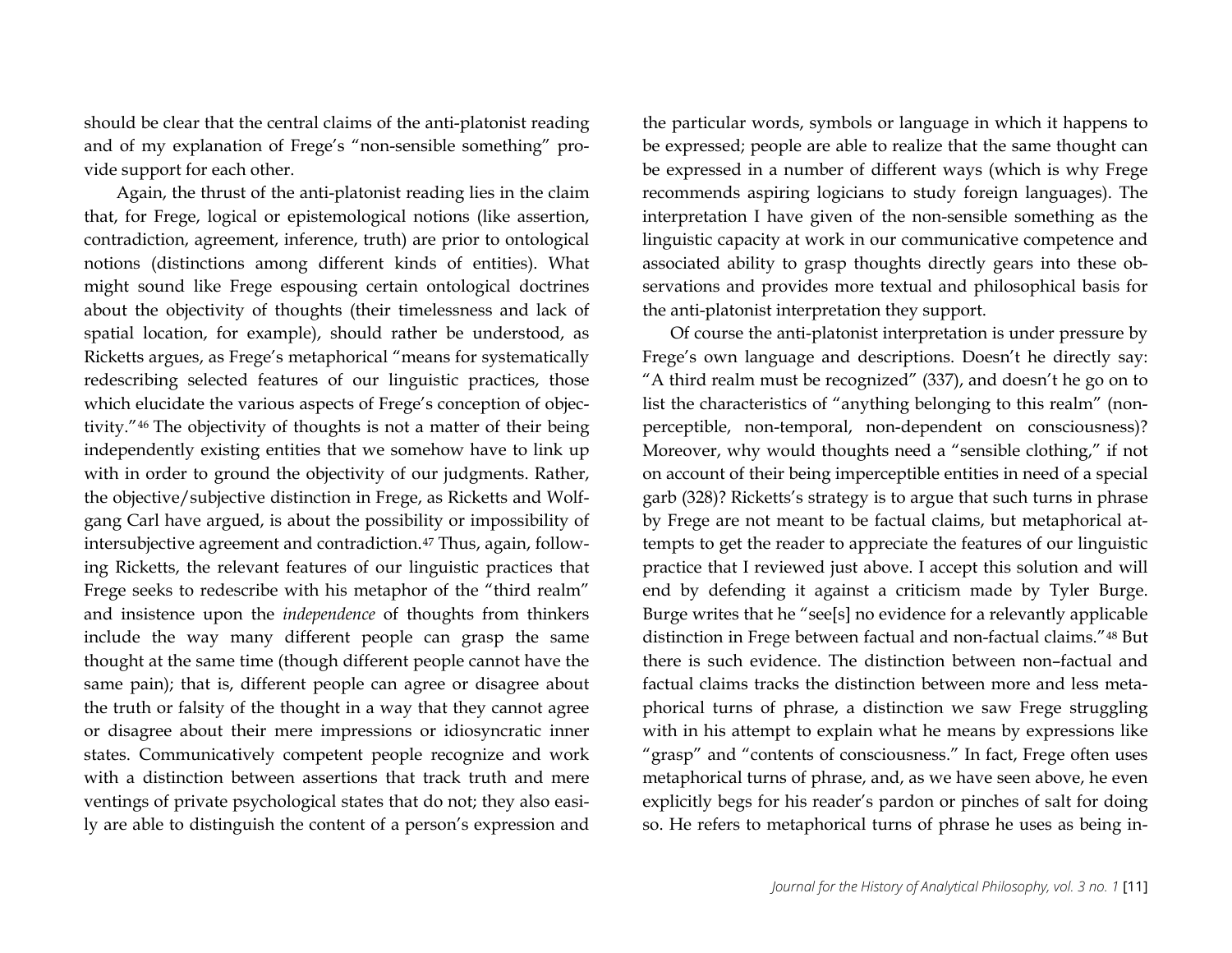<span id="page-12-2"></span><span id="page-12-1"></span><span id="page-12-0"></span>appropriately pictorial. For example in a footnote in "The Thought," he says "The pictorial aspect of language presents difficulties. The sensible breaks in and makes the expressions pictorial and so improper" (331, note D). In the "Logic" manuscript, Frege blushes over his use of the word "grasp," saying "all metaphors go lame at some point."[49](#page-16-24) Why not extend this metaphorical understanding of philosophical terminology to Frege's talk of a "third realm"? If we do, we no longer have to take Frege literally about the "third realm," just like he did not want us taking him literally about "saturation," "contents of consciousness," or "clothing for thoughts."[50](#page-16-25)

## **B. Scot Rousse**

Department of Philosophy University of California, Berkeley [bsrousse@berkeley.edu](mailto:bsrousse@berkeley.edu)

## <span id="page-12-3"></span>**Notes**

 $\overline{\phantom{a}}$ 

<sup>1</sup> Gottlob Frege, "On the Scientific Justification of a Conceptual Notation," in *Conceptual Notation and Related Articles*, trans. and ed. by Terrell Ward Bynum, (Oxford, Clarendon Press, 1972), 84.

<sup>2</sup> Gottlob Frege, "The Thought," in *The Frege Reader,* ed. Michael Beaney (Malden: Blackwell Publishers, 1997), 343. Simple parenthetical references in the text are to this work.

<sup>3</sup> "Non-sensible something" is a translation of a single German substantive: *Nichtsinnliche.*

<sup>4</sup> A classical formulation of this epistemological access worry is given by Paul Benacerraf, "Mathematical Truth," *Journal of Philosophy,* 1973, Vol. 70, no. 19, 661–679, reprinted in *Philosophy of Mathematics: Selected Readings*, ed. Paul Benacerraf and Hilary Putnam (Cambridge: Cambridge University Press, 1983). For an influential account of this worry with respect to Frege in particular, see Michael Dummett, "Frege's Myth of the Third Realm," in *Frege and Other Philosophers* (Oxford: Oxford University Press, 1991), especially 251-252. Tyler Burge also articulates a version of this worry in his "Frege on Knowing the Third Realm," *Mind*, 1992, 101: 633– 650), see particularly p. 645. Burge's essay is reprinted in his collection of essays, *Truth, Thought, and Reason: Essays on Frege* (New York: Oxford University Press, 2005).

<sup>5</sup> Wolfgang Malzkorn, "How Do We 'Grasp' a Thought, Mr. Frege?", in *Building on Frege: New Essays on Sense, Content, and Concept*, eds. A. Newen, U. Nortmann, and R. Stuhlmann-Laeisz (Stanford: CSLI Publications, 2001), 35–51.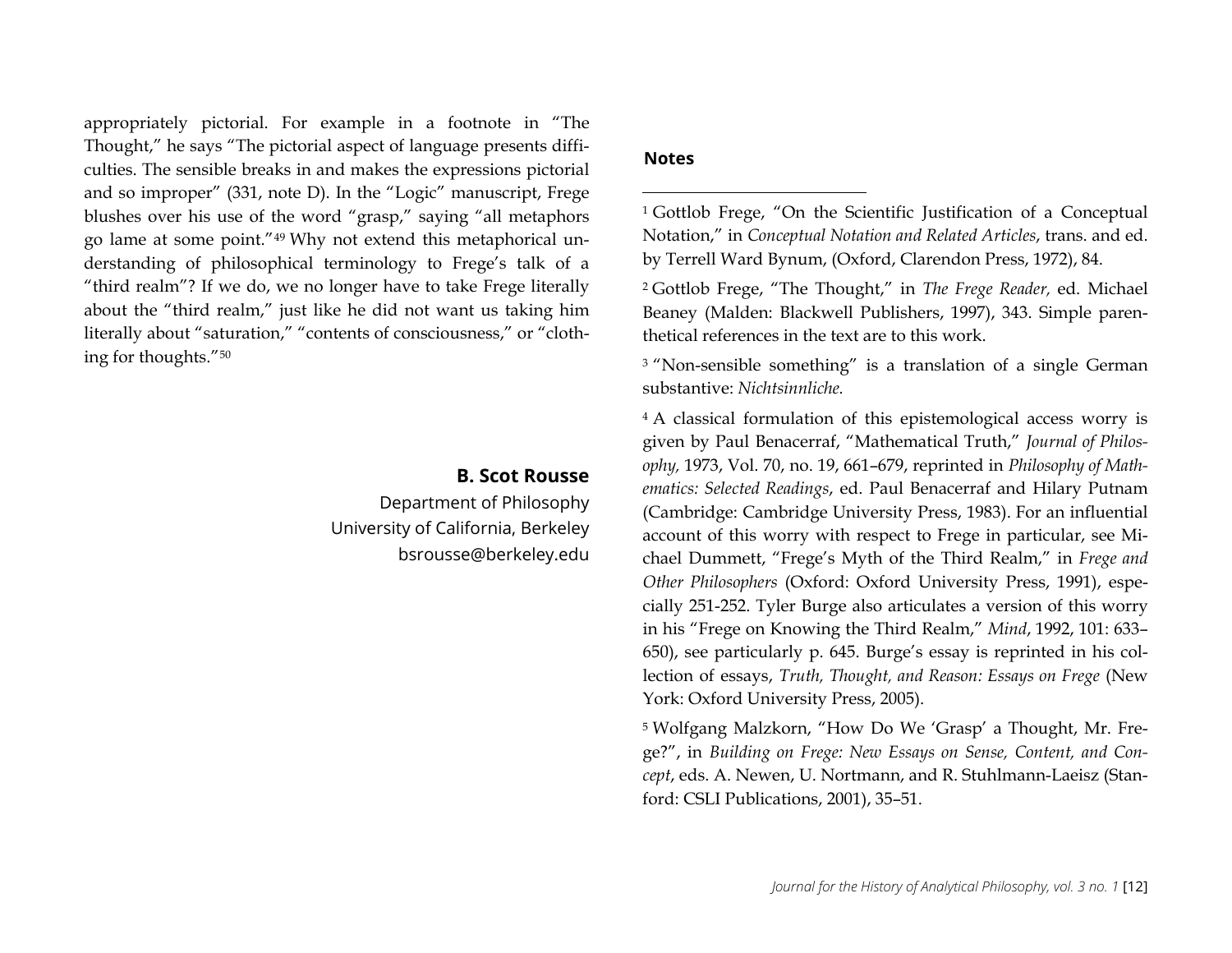<span id="page-13-1"></span><sup>6</sup> Thomas Ricketts, "Objectivity and Objecthood: Frege's Metaphysics of Judgment," *Frege Synthesized*, eds. L. Haaparanta and J. Hintikka (Dordrecht: Reidel Publishing Co., 1986), 72. Wolfgang Carl rejects Frege's alleged platonism on basically the same grounds. According to Carl, the objective/subjective distinction as captured by Frege's appeal to a third realm is not an ontological distinction, but an epistemological one. With it, Carl argues, Frege is out "to distinguish between different kinds of discourse in terms of the appropriate evidence" needed to support them. Wolfgang Carl, "Frege –A Platonist or a Neo-Kantian," in *Building on Frege: New Essays on Sense, Content, and Concept*, eds. A. Newen, U. Nortmann, and R. Stuhlmann-Laeisz (Stanford: CSLI Publications, 2001), p. 9. See also, W. Carl, *Frege's Theory of Sense and Reference: Its Origins and Scope* (New York: Cambridge University Press, 1994), chapters 2 and 4. Another helpful spelling-out of the deflationary, anti-ontological interpretation of Frege, especially with regard to his conception of number, is Erich H. Reck, "Frege on Numbers: Beyond the Platonist Picture," *Harvard Review of Philosophy*, Volume XIII, No. 2, Fall 2005. Unlike Ricketts and Carl, Reck is content to keep the label of "platonism" on Frege's doctrines, but it is, as he puts it, a "logical," rather than a "naïve ontological" platonism (See Reck, "Frege on Numbers," 34-36, and n.9).

<sup>7</sup> On the notion of a common stock of thoughts, see "On Concept and Object," note G, in *The Frege Reader,* 184-185.

<sup>8</sup> Frege, "Logic," in *The Frege Reader*, 246.

<sup>9</sup> Frege, "Logic," 246.

<sup>10</sup> Frege, "Logic," 246.

<sup>11</sup> Frege, "Logic," 246.

<span id="page-13-3"></span><span id="page-13-2"></span><span id="page-13-0"></span><sup>12</sup> I am grateful to an anonymous referee for stressing this point.

<sup>13</sup> Interestingly, this "strong sensualism" is the same kind of radical empiricism against which Frege, in *Foundations of Arithmetic*, had to defend his conception of number (which, like thoughts, are not given by our ideas or sense-impressions). In *Foundations*, the sensualist interlocutor poses the question: "How, then, is a number to be given to us, if we cannot have any idea or intuition of it?" Frege, *The Foundations of Arithmetic*, trans. J. L. Austin (Evanston, Northwestern University Press, 1980), §62. As an anonymous referee emphasized to me, in the context of Frege's discussion of number in *Foundations*, his response to sensualism appeals to our understanding of public language in that it draws upon his context principle. However, in the discussion of thoughts, though language plays again a crucial role, the context principle doest no. For an account of how Frege uses the context principle against empiricist/sensualist objections, see Carl, *Frege's Theory of Sense and Reference*, 38-43. See also, Reck, "Frege on Numbers," 31-34.

 Malzkorn, "How Do We 'Grasp' a Thought, Mr. Frege?," 45. Malzkorn, "How Do We 'Grasp' a Thought, Mr. Frege?," 45. Malzkorn, "How Do We 'Grasp' a Thought, Mr. Frege?," 45. Malzkorn, "How Do We 'Grasp' a Thought, Mr. Frege?," 45–46. See Malzkorn, "How Do We 'Grasp' a Thought, Mr. Frege?," 46– 50.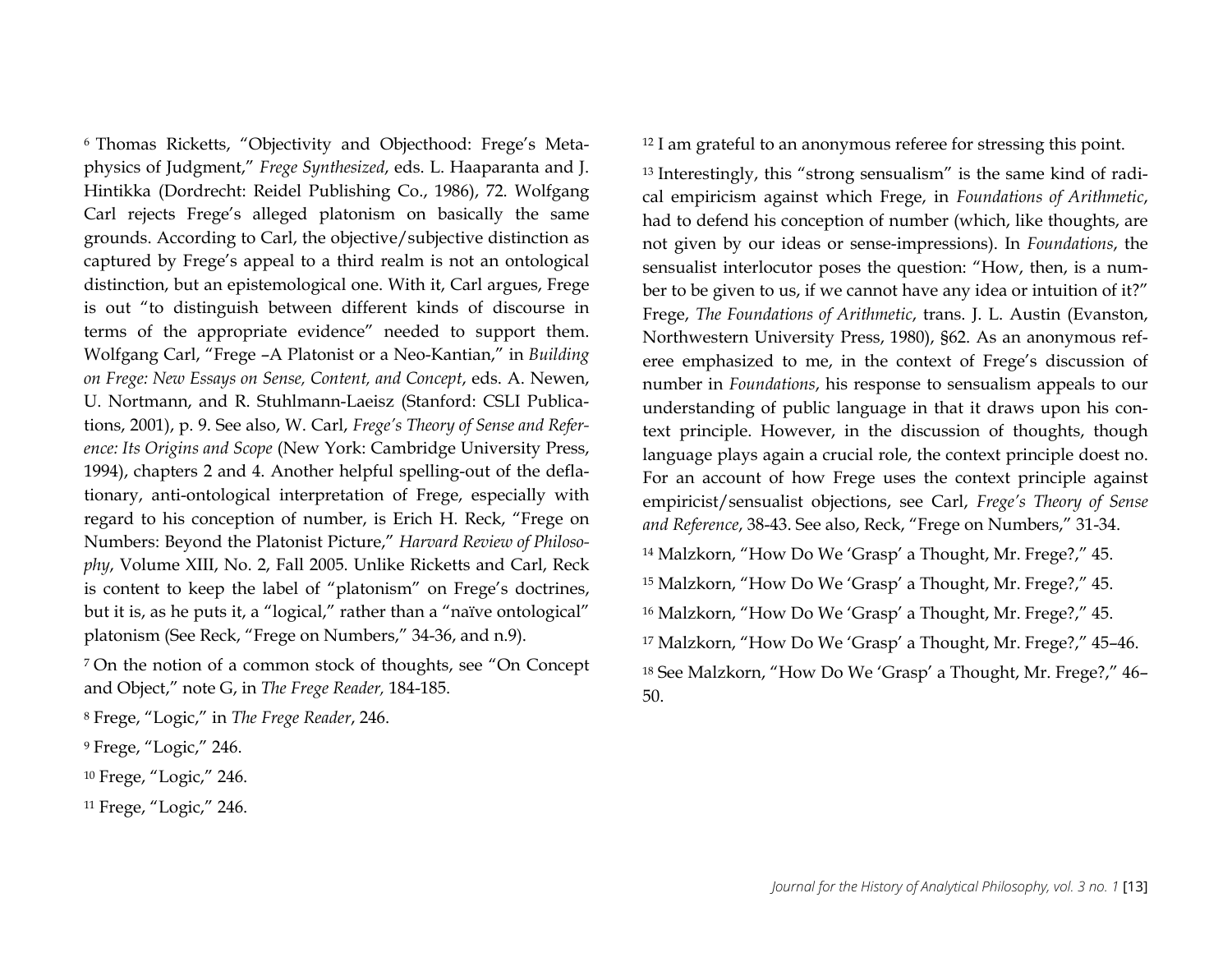<sup>19</sup> The consequent of this premise is supported by Frege's various remarks regarding the incommensurability of private impressions. See Frege's claim in *The Foundations of Arithmetic* that, with respect to our private subjective sensations (say, of color), "we cannot know [them] to agree with anyone else's" (§26, 36). On this, see also n.22 just below.

<sup>20</sup> Frege, "Logic," 238, my italics. The claim that perception involves a judgment of the truth of a thought is not uncontroversial, and Frege himself, as Dummett points out, did not specify whether perception involves a complete thought, or a thoughtconstituent, like the concept 'tree'. In claiming that a thought involves a judgment of the truth of a complete thought, I follow Dummett who explains that perception, for Frege, is a source of knowledge, and that knowledge issues in and is manifest in judgments. See Dummett, "Thought and Perception: The Views of Two Philosophical Innovators," in *Frege and Other Philosophers*, 273. That perception for Frege involves grasping a thought is also argued by Burge, "Frege on Knowing the Third Realm," 635, n.6, as well as by Wolfgang Carl, *Frege's Theory of Sense and Reference: Its Origins and Scope* (New York: Cambridge University Press, 1994), 194-195. We will return to this point shortly.

<sup>21</sup> Ricketts, "Objectivity and Objecthood," 68–72.

<sup>22</sup> Ricketts, "Objectivity and Objecthood," 69–70.

<sup>23</sup> This sentence about the incommensurability of different peoples' impressions makes two appearances in the same paragraph. Frege was clearly concerned to emphasize it strongly. Several lines above the sentence just cited, Frege notes: "For it is impossible to compare my sense impression with someone else's" (335).

<span id="page-14-2"></span><span id="page-14-1"></span><span id="page-14-0"></span><sup>24</sup> See n.19, just above

<sup>25</sup> Frege, *The Foundations of Arithmetic,* §26, 35.

<sup>26</sup> See, Frege, "Begriffsschrift," in *The Frege Reader*, 50-51, and "Letters to Husserl, 1906" in *The Frege Reader*, 303.

<sup>27</sup> Eva Picardi, "Frege's Anti-Psychologism," in *Frege: Importance and Legacy*, ed. M. Schirn (New York: Walter de Gruyter, 1996), cited by Malzkorn, "How Do We Grasp a Thought, Mr. Frege?," 42.

<sup>28</sup> Dummett, "Thought and Perception," 273, 277, and 280. Dummett does not like the ability/capacity view, because he thinks it calls realism into question, cf. p. 278.

<sup>29</sup> This point comes out in Malzkorn's discussion of Wolfgang Carl, who argues that the non-sensible something involved in perception is the grasping of a thought, and so who is stuck attributing to Frege either the circular argument just discussed (that grasping a thought is what enables us to grasp a thought), or the implausible proliferation of non-sensible somethings, such that the one involved in perception is totally different than the one involved in grasping thoughts. see Malzkorn, "How Do We Grasp a Thought, Mr. Frege?," 41–42, and Carl, *Frege's Theory of Sense and Reference*, 194-195.

<sup>30</sup> Stuhlmann-Laeisz, *Gottlob Freges 'Logische Untersuchungen'. Darstellung und Interpretation* (Darmstadt: Wissenschaftliche Buchgesellschaft, 1995), 91-95, cited by Malzkorn, "How Do We Grasp a Thought, Mr. Frege?," 39–40.

<sup>31</sup> In *The Frege Reader*, these are notes E and F in "The Thought," 337 and 341, respectively.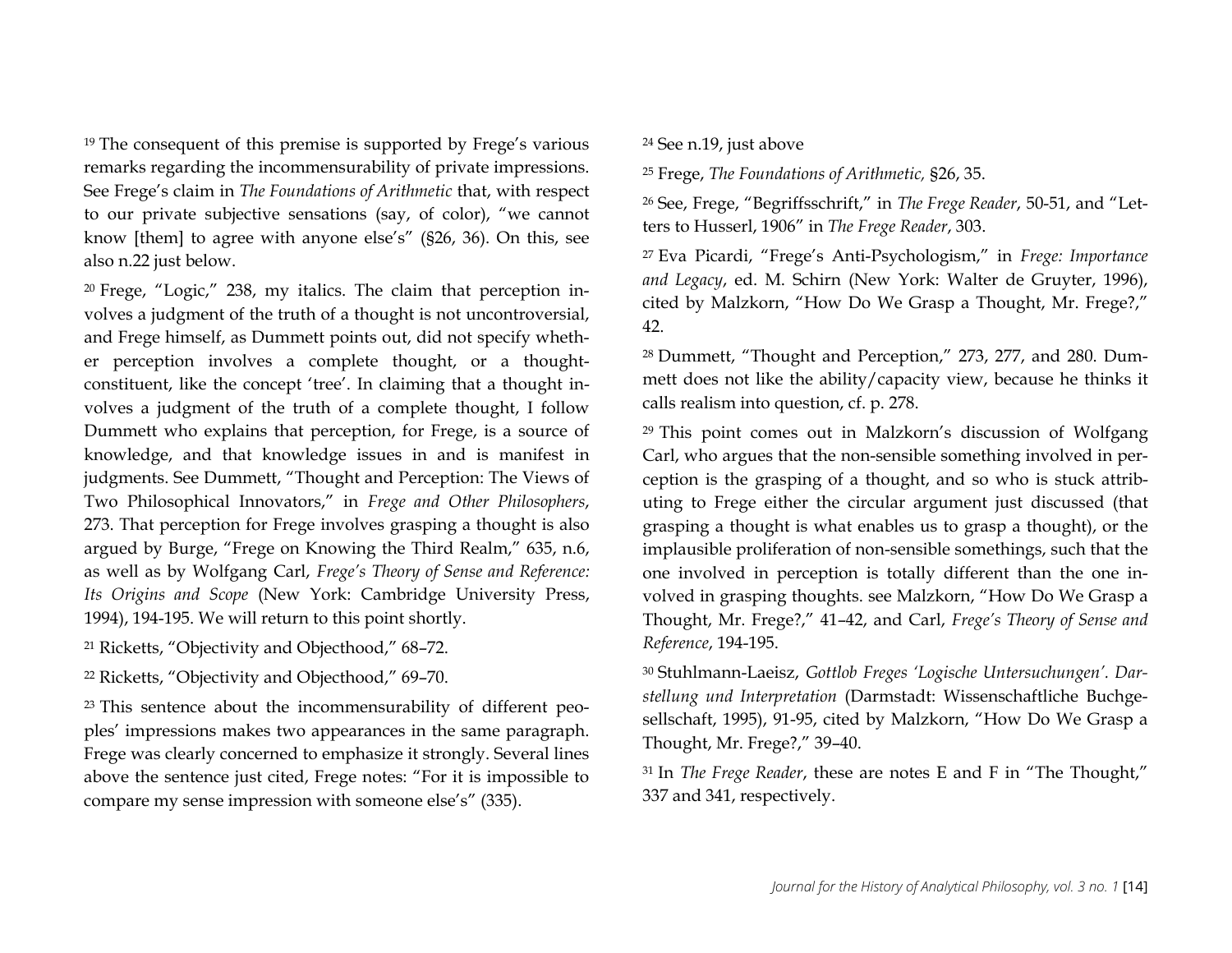<span id="page-15-1"></span><span id="page-15-0"></span><sup>32</sup> Cf. Frege, *The Foundations of Arithmetic*, §61.

<sup>33</sup> Malzkorn, "How Do We Grasp a Thought, Mr. Frege?," 47.

<sup>34</sup> Cf. footnote D in *The Frege Reader*, 333-334, and also, "Letters to Husserl," 303.

<sup>35</sup> Frege, "On Concept and Object," 193.

<sup>36</sup> Malzkorn, "How Do We Grasp a Thought, Mr. Frege?," 47.

<sup>37</sup> Malzkorn, "How Do We Grasp a Thought, Mr. Frege?," 48.

<sup>38</sup> Malzkorn, "How Do We Grasp a Thought, Mr. Frege?," 48.

<sup>39</sup> Malzkorn, "How Do We Grasp a Thought, Mr. Frege?," 48, my gloss in the brackets.

<sup>40</sup> Ricketts, "Objectivity and Objecthood," 66, my gloss in the brackets. See also, Reck, "Frege on Numbers," 31–44, and Carl, *Frege's Theory of Sense and Reference*, 79–84.

<sup>41</sup> Malzkorn, "How Do We Grasp a Thought, Mr. Frege?," 48.

<sup>42</sup> Frege, "Logic," 243, Malzkorn's translation and italics, my boldface and brackets. Remember that Frege uses "thinking" and "grasping" interchangeably.

<sup>43</sup> Other commentators agree that Frege grants a basic rational capacity to recognize elementary implications and contradictions. For example Ricketts, "Objectivity and Objecthood," 73, and Burge, "Frege on Knowing the Third Realm," 645.

<sup>44</sup> Frege, "Sources of Knowledge of Mathematics and the Mathematical Natural Sciences," *in The Frege Reader*, 369. Translation slightly modified.

<span id="page-15-5"></span><span id="page-15-4"></span><span id="page-15-3"></span><span id="page-15-2"></span><sup>45</sup> Frege, "On the Scientific Justification of a Conceptual Notation," in *Conceptual Notation and Related Articles*, trans. and ed. Terrell Ward Bynum (Oxford: Clarendon Press, 1972), 83.

<sup>46</sup> Ricketts, "Objectivity and Objecthood," 72.

<sup>47</sup> See Carl, *Frege's Theory of Sense and Reference*, 78-83.

<sup>48</sup> Burge, "Frege on Knowing the Third Realm," n.16, p. 644.

<sup>49</sup> Frege, "Logic," 237.

<sup>50</sup> I am grateful for the helpful feedback on an early version of this paper provided by Thomas Ricketts, and by audiences in Oxford and Paris. I am also grateful for the insightful comments and criticisms provided by two anonymous referees for this journal.